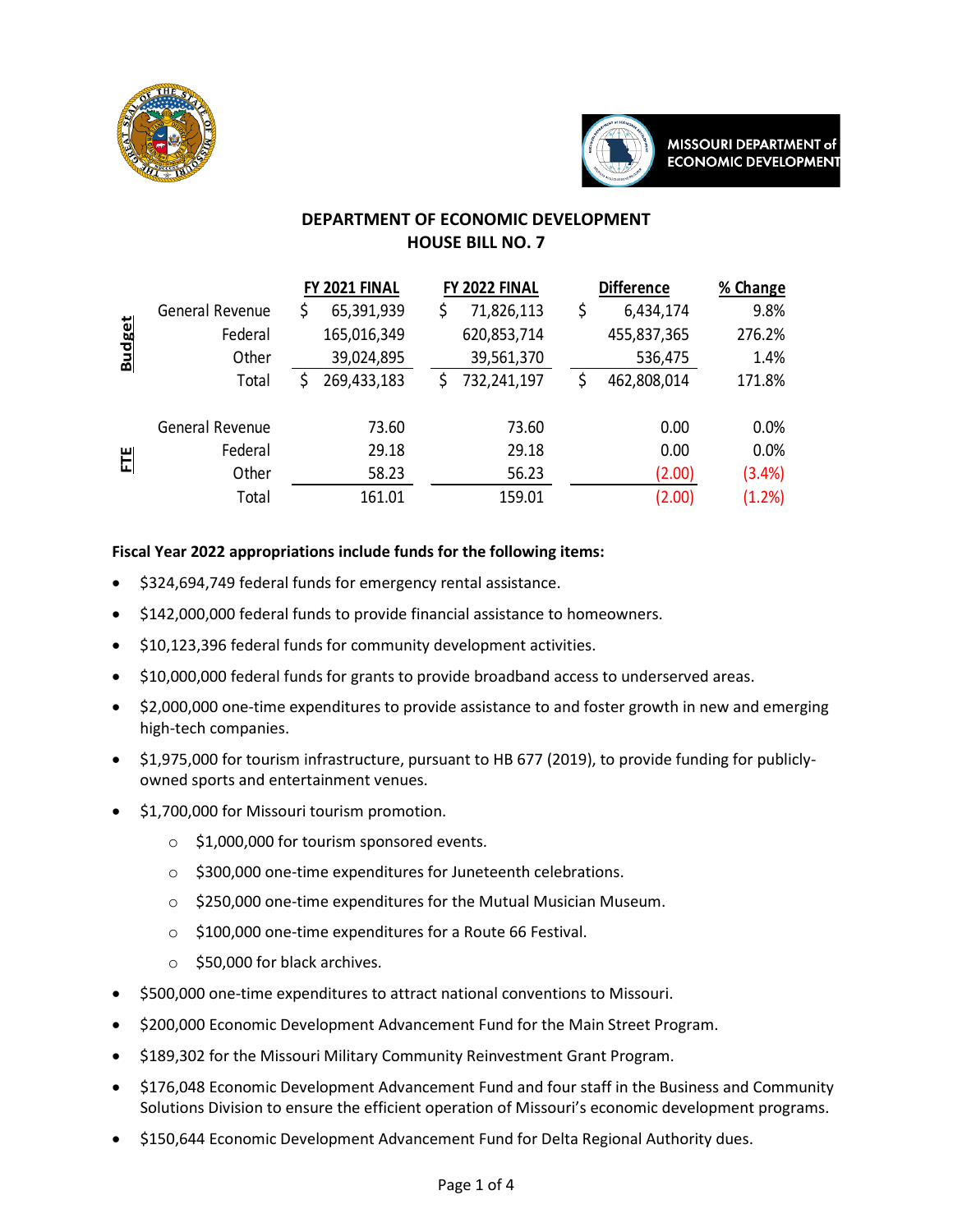#### **Vetoes in HB 7 (Department of Economic Development) include:**

• (\$22,730), including (\$10,531) general revenue, for the purpose of funding performance incentives for high-achieving department employees.

#### **Fiscal Year 2022 appropriations include reductions from the Fiscal Year 2021 core appropriation levels for the following items:**

- (\$30,000,000) federal funds reduction for one-time expenditures.
- (\$1,000,000) federal funds reduction for receiving and expending federal grants.
- (Six) staff core reduction.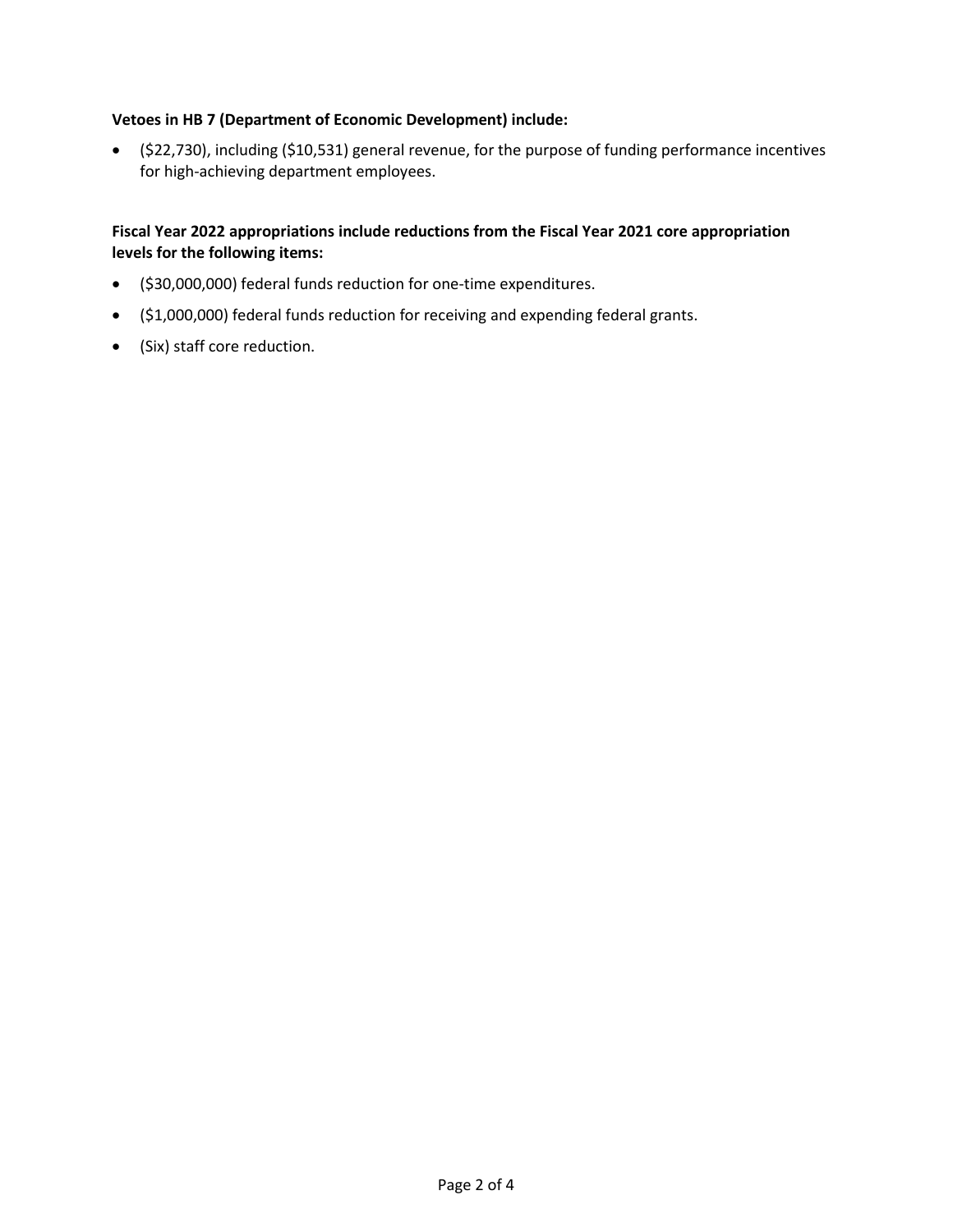



# **DEPARTMENT OF COMMERCE & INSURANCE HOUSE BILL NO. 7**

|               |                 | FY 2021 FINAL |            | FY 2022 FINAL    |    | <b>Difference</b> | % Change |
|---------------|-----------------|---------------|------------|------------------|----|-------------------|----------|
|               | General Revenue | \$            | 1,043,967  | \$<br>1,053,589  | \$ | 9,622             | 0.9%     |
| <b>Budget</b> | Federal         |               | 1,400,000  | 1,400,000        |    | 0                 | 0.0%     |
|               | Other           |               | 63,087,051 | 63,616,977       |    | 529,926           | 0.8%     |
|               | Total           | \$            | 65,531,018 | \$<br>66,070,566 | \$ | 539,548           | 0.8%     |
| 비             | General Revenue |               | 16.00      | 16.00            |    | 0.00              | 0.0%     |
|               | Federal         |               | 0.00       | 0.00             |    | 0.00              | 0.0%     |
|               | Other           |               | 755.08     | 753.08           |    | (2.00)            | (0.3%)   |
|               | Total           |               | 771.08     | 769.08           |    | (2.00)            | (0.3%)   |

## **Fiscal Year 2022 appropriations include funds for the following items:**

• \$30,000 Manufactured Housing Fund to reimburse the Public Service Commission for providing legal services.

### **Vetoes in HB 7 (Department of Commerce and Insurance) include:**

• (\$116,268), including (\$2,372) general revenue, for the purpose of funding performance incentives for high-achieving department employees.

### **Fiscal Year 2022 appropriations include reductions from the Fiscal Year 2021 core appropriation levels for the following items:**

• (Two) staff core reduction.